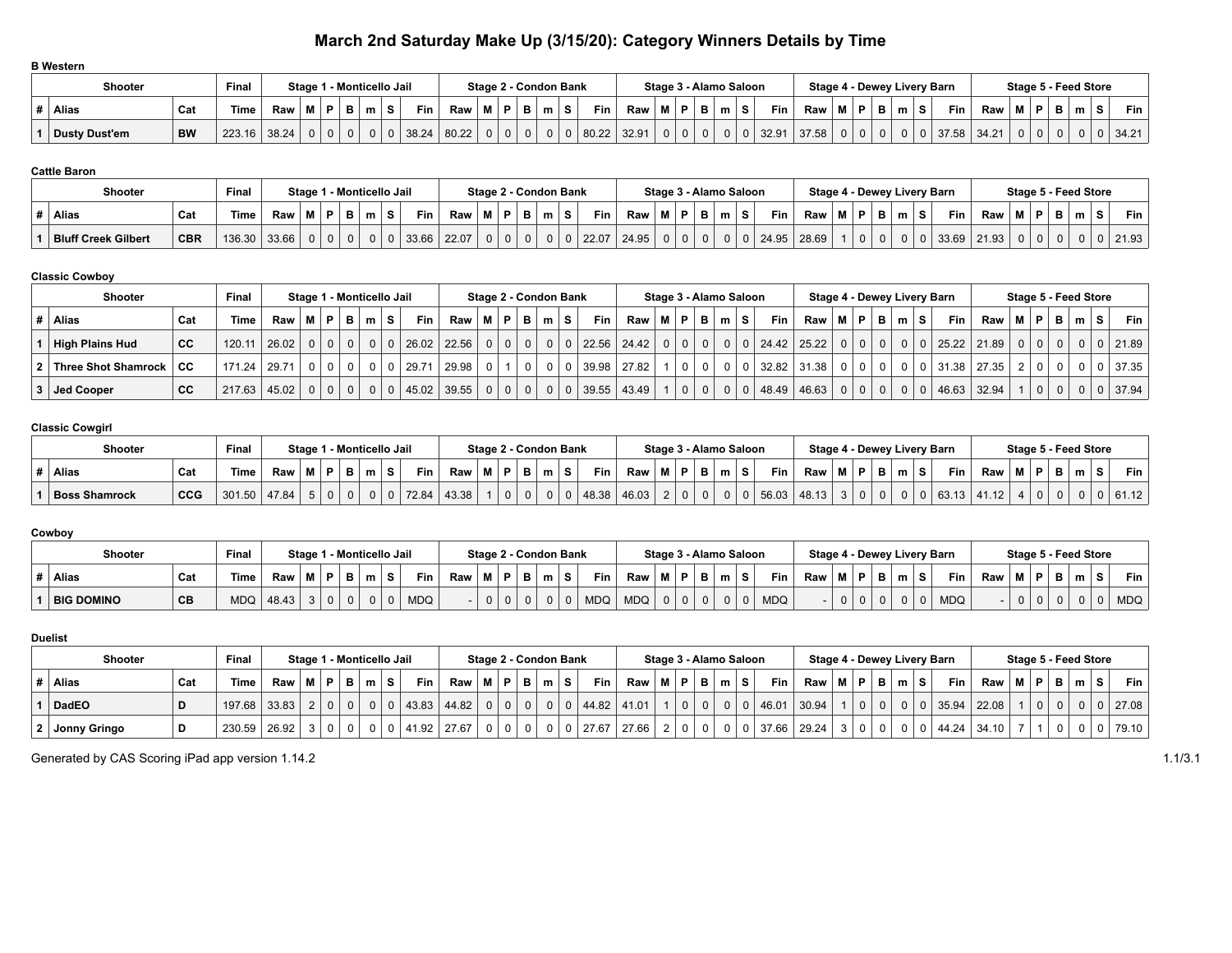# **March 2nd Saturday Make Up (3/15/20): Category Winners Details by Time**

#### **Elder Statesman**

| <b>Shooter</b>           |     | Final  |       |     |    | Stage 1 - Monticello Jail |       |             | Stage 2 - Condon Bank |   |   |       |       |             |   | Stage 3 - Alamo Saloon |  |       | Stage 4 - Dewey Livery Barn |    |    |   |       |       |  | Stage 5 - Feed Store |       |
|--------------------------|-----|--------|-------|-----|----|---------------------------|-------|-------------|-----------------------|---|---|-------|-------|-------------|---|------------------------|--|-------|-----------------------------|----|----|---|-------|-------|--|----------------------|-------|
| <b>Alias</b>             | Cat | Time   | Raw   |     | в. | Fin                       | Raw   | $^+$ M $^+$ | . .                   | в | m | Fin   | Raw   | <b>B.A.</b> | Ð | B,                     |  | Fin   | Raw                         | мI | P. | m | Fin   | Raw   |  |                      | Fin + |
| <b>Presque Isle Bill</b> | ES  | 257.67 | 45.31 | - 0 | 0  | 55.31                     | 42.35 |             |                       |   |   | 52.35 | 45.67 |             |   | $\mathbf{0}$           |  | 50.67 | 44.60                       |    |    |   | 49.60 | 34.74 |  |                      | 49.74 |

### **Forty-Niner**

| <b>Shooter</b>           |           | Final       |       |  |              | Stage 1 - Monticello Jail |           |       | Stage 2 - Condon Bank |    |   |   |                |            |       |          |   | Stage 3 - Alamo Saloon |   |       |             |          |              |                | Stage 4 - Dewey Livery Barn |       |             |   | Stage 5 - Feed Store |       |
|--------------------------|-----------|-------------|-------|--|--------------|---------------------------|-----------|-------|-----------------------|----|---|---|----------------|------------|-------|----------|---|------------------------|---|-------|-------------|----------|--------------|----------------|-----------------------------|-------|-------------|---|----------------------|-------|
| <b>Alias</b>             | Cat       | <b>Time</b> | Raw   |  | $\mathbf{B}$ |                           | Fin<br>s. | Raw   | M I                   | P. | B | m |                | <b>Fin</b> | Raw I | <b>M</b> | Ð | в                      | m | Fin   | Raw         | P        | в            | m <sub>1</sub> | Fin.                        | Raw   | P           | - | m                    | Fin I |
| Sneaky                   | <b>FN</b> | 149.95      | 19.14 |  |              |                           | 34.14     | 15.01 |                       |    |   |   | $\overline{0}$ | 15.01      | 17.03 |          |   |                        |   | 42.03 | 18.93       | $\Omega$ | $\mathbf{0}$ |                | 23.93                       | 14.84 | $\mathbf 0$ |   |                      | 34.84 |
| <b>Lucky Shot Hailey</b> | <b>FN</b> | 290.00      | 58.02 |  |              |                           | 73.02     | 40.66 |                       |    |   |   | 0              | 40.66      | 38.78 |          |   |                        |   |       | 38.78 55.70 |          |              |                | 55.70                       | 71.84 |             |   |                      | 81.84 |

### **Gunfighter**

| <b>Shooter</b>         |     | Final  |       |  |          |   | Stage 1 - Monticello Jail |       | Stage 2 - Condon Bank |     |   |    |       |       |           | Stage 3 - Alamo Saloon |   |   |       |       |   |   |   | Stage 4 - Dewey Livery Barn |       | Stage 5 - Feed Store |          |   |       |
|------------------------|-----|--------|-------|--|----------|---|---------------------------|-------|-----------------------|-----|---|----|-------|-------|-----------|------------------------|---|---|-------|-------|---|---|---|-----------------------------|-------|----------------------|----------|---|-------|
| Alias                  | Cat | Time . | Raw   |  | в        | m | Fin<br>s                  | Raw   | P                     | . . | m | S. | Fin   | Raw   | <b>BA</b> |                        | P | m | Fin   | Raw   | Ð | В | m | <b>Fin</b>                  | Raw   |                      | P        | m | Fin.  |
| <b>Skillet Johnson</b> | GF  | 238.19 | 41.57 |  | $\Omega$ |   | 46.57                     | 45.30 |                       |     |   |    | 65.30 | 34.00 |           |                        |   |   | 39.00 | 45.31 |   |   | 0 | 55.31                       | 27.01 | $\Omega$             | $\Omega$ |   | 32.01 |

#### **Ladies Senior**

| . |              |     |             |       |         |   |   |                     |   |            |       |   |    |   |                       |            |            |                        |   |   |            |                             |  |   |       |       |                      |    |   |   |       |
|---|--------------|-----|-------------|-------|---------|---|---|---------------------|---|------------|-------|---|----|---|-----------------------|------------|------------|------------------------|---|---|------------|-----------------------------|--|---|-------|-------|----------------------|----|---|---|-------|
|   | Shooter      |     | Final       |       | Stage 1 |   |   | 1 - Monticello Jail |   |            |       |   |    |   | Stage 2 - Condon Bank |            |            | Stage 3 - Alamo Saloon |   |   |            | Stage 4 - Dewey Livery Barn |  |   |       |       | Stage 5 - Feed Store |    |   |   |       |
|   | <b>Alias</b> | Cat | <b>Time</b> | Raw   |         | D | в |                     | s | <b>Fin</b> | Raw   | M | P. | m |                       | <b>Fin</b> | <b>Raw</b> | <br>Ð                  | в | m | <b>Fin</b> | Raw                         |  | m | Fin   | Raw   |                      | D. | P | m | Fin . |
|   | Cooncan      | LS  | 117.06      | 21.63 |         |   |   | 0 <sub>1</sub>      |   | 26.63      | 18.60 |   |    |   | $\Omega$              | 23.60      | 20.64      |                        |   |   | 20.64      | 22.30                       |  | 0 | 27.30 | 18.89 |                      |    | 0 |   | 18.89 |

## **Lady Wrangler (36 and up)**

| Shooter   |             | Final       |       |  |          |   | Stage 1 - Monticello Jail |       |    |  | Stage 2 - Condon Bank |       |       | Stage 3 - Alamo Saloon |     |   |       |       |          |   |        | Stage 4 - Dewey Livery Barn |       | Stage 5 - Feed Store |    |   |   |   |       |
|-----------|-------------|-------------|-------|--|----------|---|---------------------------|-------|----|--|-----------------------|-------|-------|------------------------|-----|---|-------|-------|----------|---|--------|-----------------------------|-------|----------------------|----|---|---|---|-------|
| Alias     | Cat         | <b>Time</b> | Raw I |  | в        | m | Fin<br>o.                 | Raw   | в. |  | e                     | Fin 1 | Raw   |                        | - 6 | m | Fin   | Raw   |          | - | $\sim$ | Fin I                       | Raw   | М                    | в. | E | m | Ð | Fin   |
| No H Sara | <b>LWRA</b> | 141.98      | 23.74 |  | $\Omega$ |   | 28.74                     | 25.15 |    |  |                       | 30.15 | 25.13 |                        |     | υ | 30.13 | 27.45 | $\Omega$ | 0 |        | 32.45                       | 20.51 |                      |    |   |   |   | 20.51 |

#### **Silver Senior**

| Shooter            |     | Final       |       |                |              | Stage 1 - Monticello Jail |   |       |       |    |          | Stage 2 - Condon Bank |   |       |       | Stage 3 - Alamo Saloon |    |     |   |              |       | Stage 4 - Dewey Livery Barn |     |    |  |       |       |  |   | Stage 5 - Feed Store |       |
|--------------------|-----|-------------|-------|----------------|--------------|---------------------------|---|-------|-------|----|----------|-----------------------|---|-------|-------|------------------------|----|-----|---|--------------|-------|-----------------------------|-----|----|--|-------|-------|--|---|----------------------|-------|
| Alias              | Cat | <b>Time</b> | Raw   |                | в            | $m_{\perp}$               | s | Fin   | Raw I | в. | <b>B</b> | m                     | s | Fin,  | Raw   | M I                    | P. | . . | m | $\mathbf{z}$ | Fin   | Raw                         | . M | D. |  | Fin   | Raw   |  | m |                      | Fin   |
| <b>Cowboy Jake</b> | SS  | 199.10      | 29.67 | 0 <sup>1</sup> | $\mathbf{0}$ |                           |   | 29.67 | 44.31 |    | $\Omega$ |                       |   | 54.31 | 32.20 |                        |    |     |   |              | 32.20 | 32.32                       |     |    |  | 47.32 | 25.60 |  |   |                      | 35.60 |

Generated by CAS Scoring iPad app version 1.14.2 2013.1